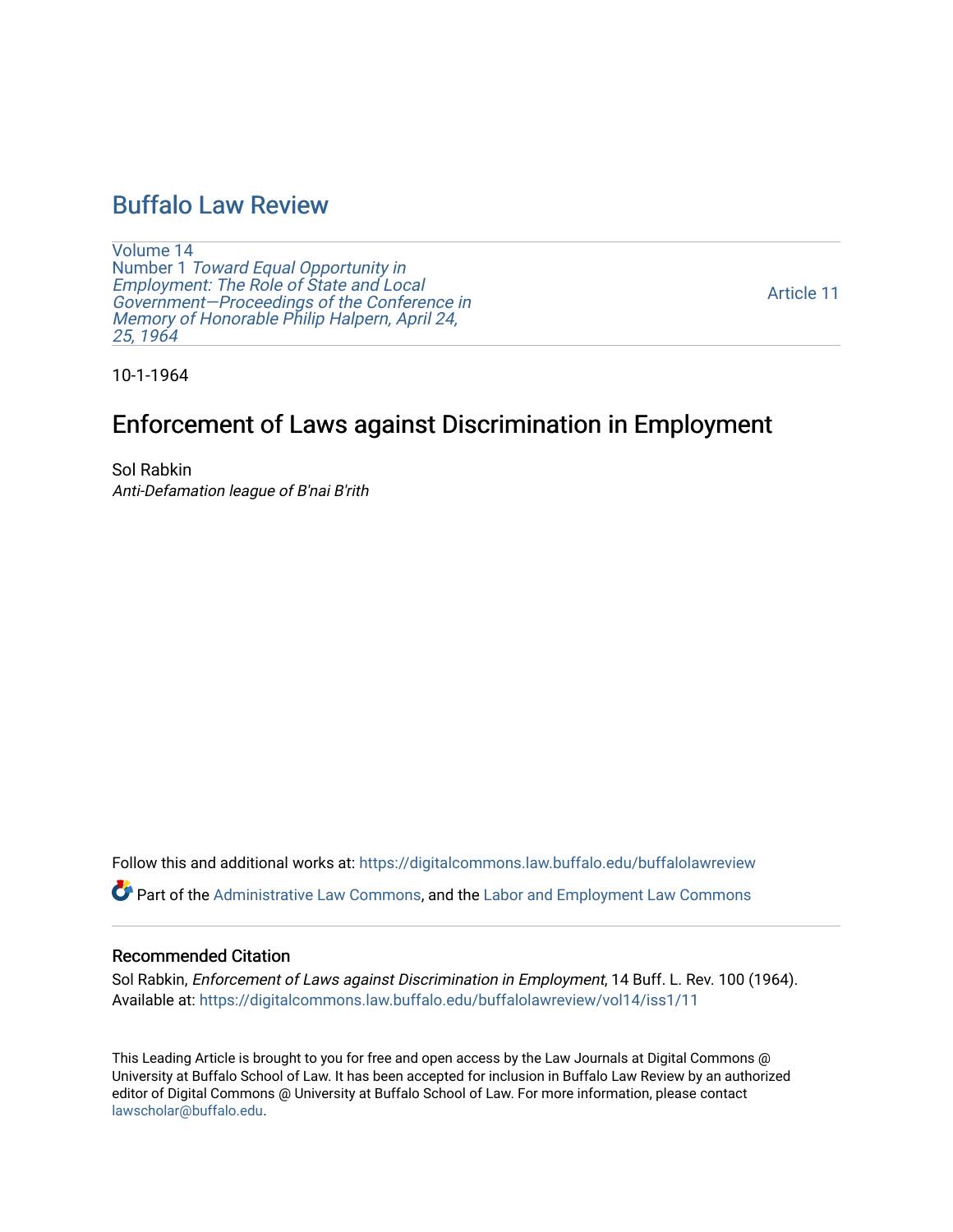## **ENFORCEMENT** OF LAWS **AGAINST DISCRIMINATION IN** EMPLOYMENT

 $\frac{1}{2}$ 

#### SOL RABKIN\*

AWS against discrimination in employment are now a well-established aspect of our American legal scene. They have been in effect and in operation for a large part of the 20th century. Were it not for some of the discussions now going on, on and off the floor of the United States Senate, concerning the fair employment practice provision of the pending civil rights bill, one could safely have assumed that the principles upon which such legislation are based are now beyond question.

A reasonable man might well doubt the validity of any claims that the adoption of a federal fair employment practices law by Congress calls for the imposition of any pattern of "due deliberate speed" aimed at cushioning the impact of such a law on established customs. One would never think, from reading about these discussions, that fair employment practice laws have been in operation in New York and a few other states for almost nineteen years with none of the horrendous effects which were cited as imminent dangers which must be guarded against.

But we are not here to convince the doubting Thomases or, should I say, Senators. Rather, we are here to discuss the experience accumulated under those laws-and there are now twenty-five such state laws in operation-to see how their effectiveness can be improved. This paper will deal with one aspect of that problem, techniques of possible improvement of enforcement of such laws. It will not undertake to deal with even all aspects of that subdivision of the problem. Rather, it shall be confined to a consideration of methods of reducing delays in the handling of complaints, methods of insuring compliance with the law and methods of strengthening existing sanctions for use against violators of laws against discrimination in employment.

Discussion of easing the initiation of complaints of violation of the laws, of liberalizing formal requirements for such complaints, altering and lowering the established standards for finding- of probable cause are all to be dealt with in another paper to be presented to this conference. That other paper will also deal with the wisdom of separating the enforcement and adjudication functions of executive agencies enforcing such laws. We shall endeavor in this paper to observe the limitations described above. Occasionally, however, it may be necessary in connection with the subject matter of this paper to make mention of some of the proposals which are outside the scope of this paper. If that happens, we beg your forgiveness and the forgiveness of the author of the paper dealing primarily with those aspects of the problem.

Even though this paper deals with a limited aspect of possible changes in

<sup>\* \*</sup>National Law Director, Anti-Defamation League of B'nai B'rith.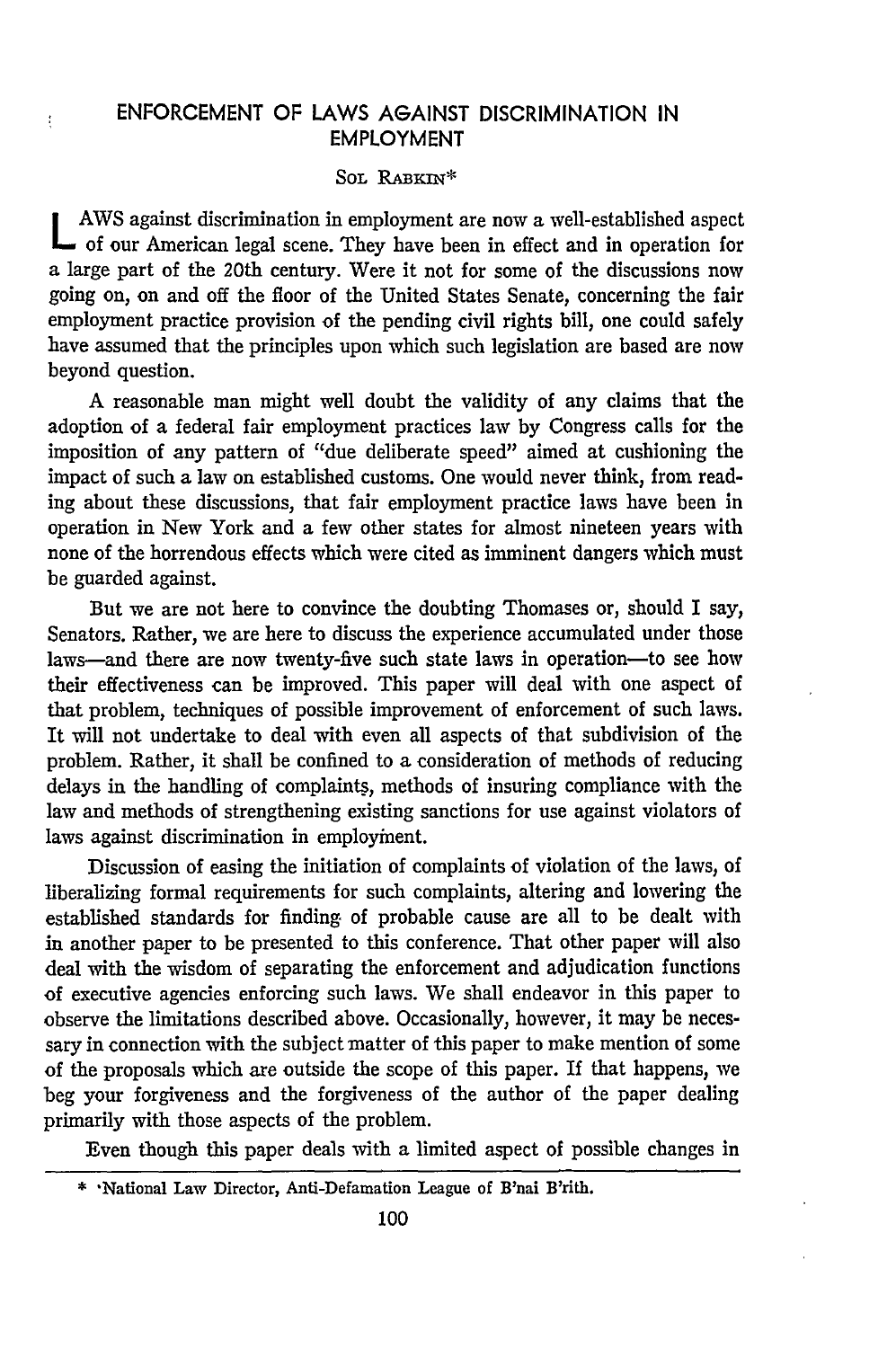enforcement of laws against discrimination in employment, it is impossible to deal with even such a limited phase of the problem without some consideration of the background of FEPC statutes and their purposes. The first such law was the statute adopted here in New York in 1945. This pioneering law really embodied a recognition that the government of the state has a special interest in vindication of the right to equality of employment opportunity; that the state's countenancing of existing patterns of racial and religious discrimination in employment resulted in the imposition of economic disabilities on the groups thus discriminated against which created hazards to the health, welfare and peace of the entire community.

Implicit in the adoption of this law were several things. First, there was an abandonment of the patterns used in prior laws against discrimination, the state's civil rights law, which barred racial and religious discrimination in places of public accommodation, depending for its effectiveness on the imposition of criminal or civil remedies. It was recognized that such remedies had been of little effect. Another assumption implicit in the New York state fair employment practices act' was a recognition of the inequality of resources available to an employer, union or employment agency engaging in racial or religious discrimination and the applicant for work who was the victim of such discrimination.

It was the recognition of these facts that led to the use of a pattern originally established in the first National Labor Relations Act. That Act sought to avoid the delays implicit in any court proceeding. In addition, it was, on its face, a one-sided act intended to lend the aid of the government to one of the parties in an unequal struggle, the struggle between laborers seeking to organize into unions for the purpose of collective bargaining and employers opposing such efforts in order to maintain their existing superiority of bargaining power.

The Act was adopted in 1935 as our country was struggling to recover from the deep economic depression in which it had been. One aspect of that recovery was aimed at increasing the income of the ordinary American consumer, employees in factories, fields and offices. This could be done only if the economic bargaining power of these employees was strengthened by means of collective bargaining between employers and labor organizations created by the employees. In the depression, the workers' organizations for collective bargaining-the trade unions-had suffered severely. Some employers used labor spy agencies to undermine the trade unions and to gain greater economic advantage over their employees.

Hence, the Wagner Act set up an administrative agency which was empowered to help unorganized employees, who sought to organize themselves into trade unions, to achieve recognition by their employers and to engage in collective bargaining with their employers through those trade unions. The administrative agency permitted the processing of complaints of employer interference with trade union organization and other processes of collective bargaining with

**<sup>1.</sup>** *Law* Against Discrimination, **N.Y.** Executive Law, art. 15.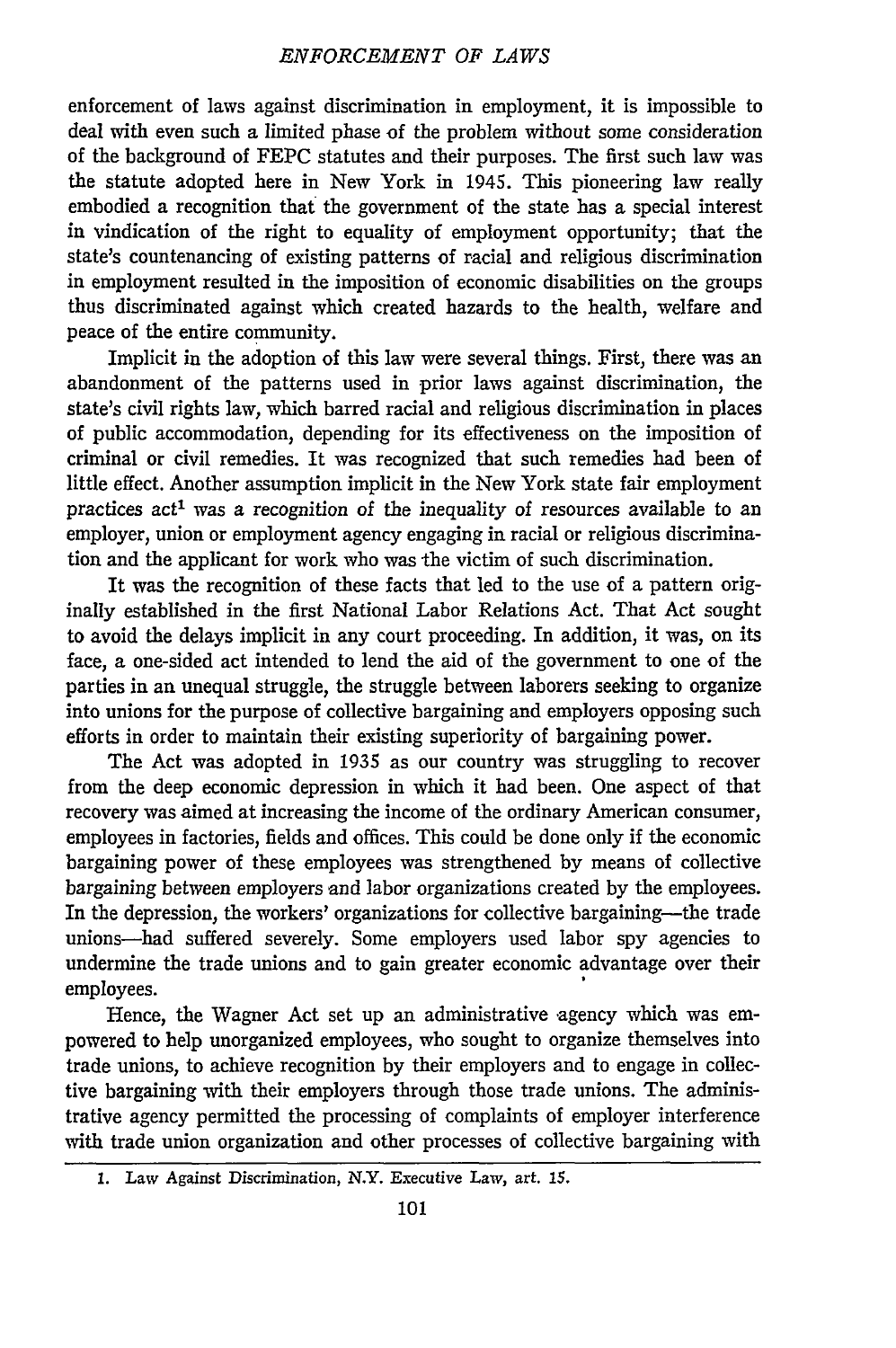speed and with the insight which was the result of the specialized function of the agency. The agency could dispense with the delays attendant on court procedures and could also speed up the processes of certification of majority unions for collective bargaining. It could put a speedy end to unfair employment practices by issuing a cease and desist order which was enforceable not in the district federal courts but in the federal courts of appeal if the record before the administrative agency contained evidence to sustain its findings.

The administrative agency, even though it had quasi-judicial functions arising from its responsibility to make findings as to the existence of unfair labor practices and as to which of several competing trade unions represented a majority of the workers, was still essentially an agency enforcing the right of workers to engage in collective bargaining. It was primarily an agency which was enforcing a law aimed at insuring that all workers engaged in interstate commerce would have the right to collective bargaining.

The administrative agency established under the New York state fair employment practices act was set up in order to insure vindication of the right established by the statute of an applicant for employment or a person already working to be free from discrimination based on race or creed in obtaining a job or in obtaining promotions or other benefits attached to the job. The primary purpose of the agency is to eliminate discrimination based on race or creed in employment. Even though the New York statute requires as a condition of a formal complaint the filing of a verified complaint, we would respectfully submit that the commission, as a law enforcement agency, has a duty not to close its eyes to obvious violations, even in the absence of the receipt of a verified complaint.

Similarly, even though the commission does have an adjudicatory function in connection with its hearings and in connection with its findings of probable cause to credit the allegations of the complaint, we would respectfully submit that this element of adjudication should not be permitted to obscure the basic fact, which is that the primary responsibility of a commission enforcing a state law against discrimination is to bring about the cessation of discrimination in employment wherever it finds it.

When state fair employment practices laws were in their infancy, commissions charged with enforcement of such laws tended to operate on the theory that there was a need to demonstrate to those regulated by the law, employers, employment agencies and unions, that the law would not unduly interfere with their operations nor subject them to the expense and trouble of having to defend complaints by all applicants for employment who were members of minority groups and whom the employer refused to hire. When the laws were originally being considered by the state legislatures which enacted them, there was much talk on the part of employer groups and employment agencies that the result would be witch hunts directed against innocent employers and employment agencies and unions by disgruntled rejected applicants for employment. Most of the agencies charged with enforcement of fair employment laws took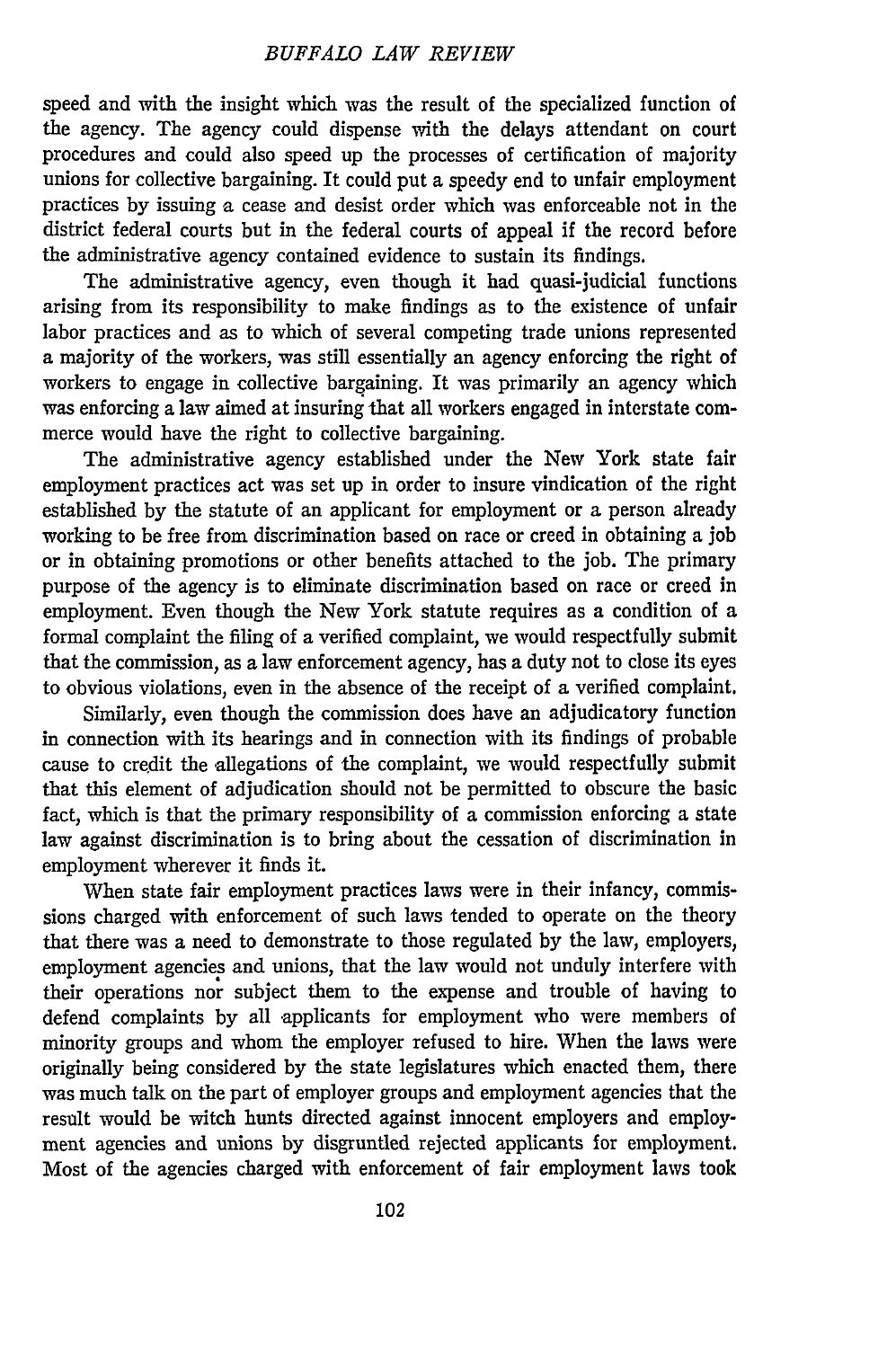cognizance of such talk and tended to insist on airtight complaints and cases before they were willing to press ahead to public hearings in cases where the process of conciliation and persuasion proved unsatisfactory. Furthermore, the agencies sometimes were unwilling to insist on speedy answers by respondents during the process of adjustment by conciliation and persuasion.

The fact is that the experience up to this point, primarily with the labor act, has demonstrated that lawmakers are quick to alter such one-sided laws if it develops that the aid given by government to the victims of discrimination or of interference with the right to organize for purposes of collective bargaining has tipped the scales so as to give such people undue advantage over the employers. The Taft-Hartley law was a reflection of the lawmakers' readiness to adjust any such imbalances which developed.

The technique of administrative agency enforcement of such laws has demonstrated its usefulness. The sanctions available to such agencies, consisting essentially of the right to apply to a court for an order to compel compliance with their determinations, violation of which is punishable by a contempt procedure, have proved more than effective. It is a rare employer or employment agency or labor union officer who is willing to risk imprisonment for even a day in order to give free rein to his racial or religious prejudices. Hence, the sanctions devised in such laws may well have effect far beyond what one would expect. In addition, the virtue of the type of law discussed herein is that almost every such law has a declaration that the policy of the state is opposed to discrimination in employment based on race or creed.

The final virtue of the administrative device for enforcement of laws against discrimination in employment is that these laws are completely consistent with the established customs and mores of the community. Despite the fears of witch hunts expressed by employers and others policed by such laws, there is no danger of popular defiance of such laws such as developed in connection with the prohibition amendment to the federal constitution. Clearly, the vast majority of the people are benefited by such laws and support them. Clearly, defiance of such a law would result in popular disapproval, unlike prohibition.

#### ENFORCEMENT-REDUCING DELAY

As has been indicated, a most important novel aspect of most of the fair employment practice laws adopted by states, beginning in 1945, was the device of enforcement by an administrative agency set up specifically for that purpose, to which the person believing himself the victim of a violation of the law, of discrimination in employment, could apply for redress. Thus, the complainant could find in one agency an investigator, a conciliator, and finally, if needed, an adjudicator and enforcer.2

After a verified complaint had been filed charging a violation of the lawin the preparation of which the complainant could obtain aid from the same

2. See **for** example New York State Law Against Discrimination **§ 297.**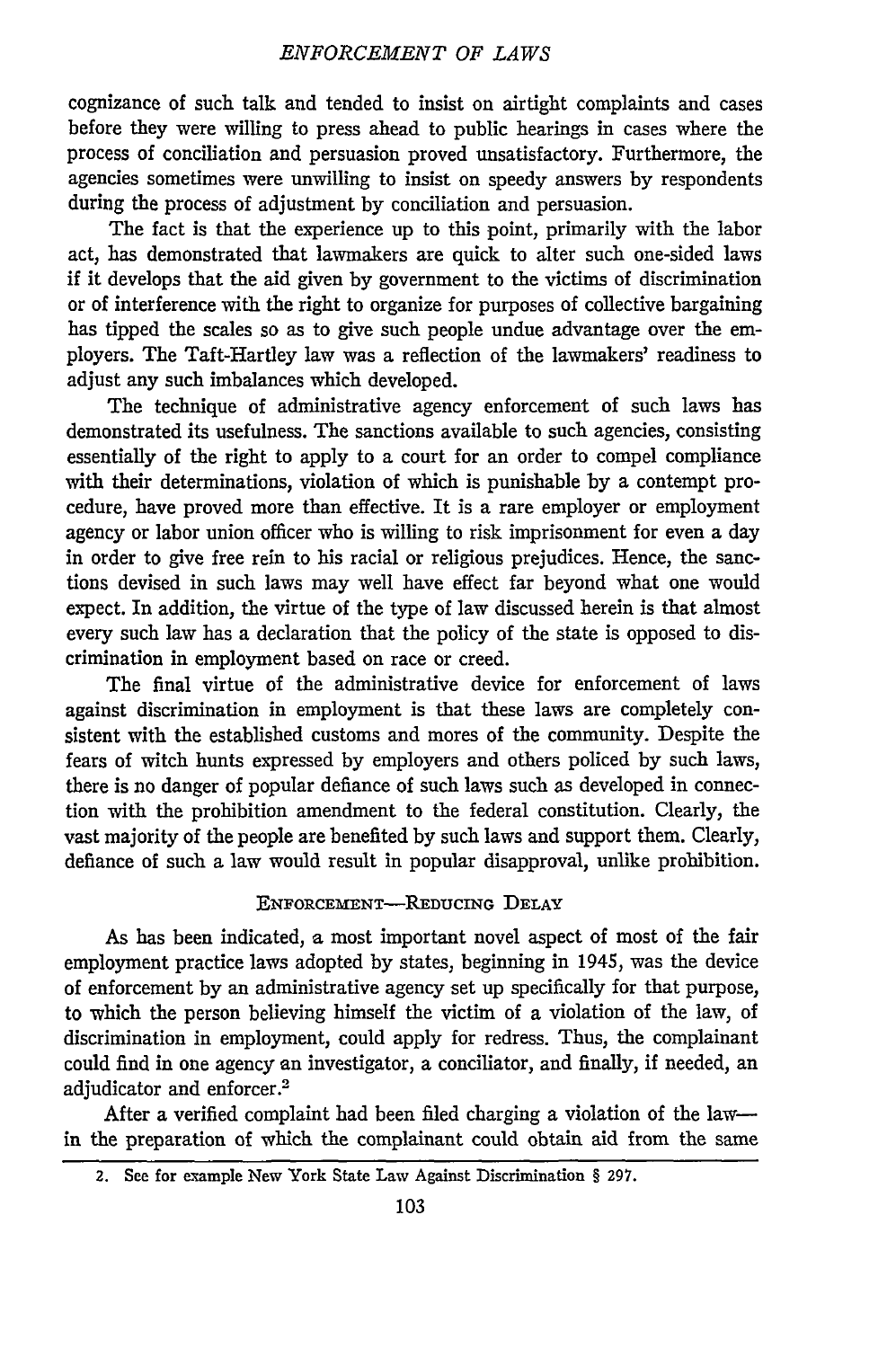agency-the task of moving ahead with the process of investigation and further steps shifted from the complainant to the enforcing commission. No longer need the complainant obtain his own attorney and undertake at his own expense the onerous and often costly and slow task of accumulating evidence to sustain his charge. Instead, "... the chairman of the commission [designates] one of the commissioners to make, with the assistance of the commission's staff, prompt investigation in connection therewith. . . . "<sup>3</sup> It is axiomatic that justice delayed is justice denied.

When the first FEPC statute specifies that the investigation shall be "prompt," it is in recognition not only of this axiom but also of the fact that the person believing himself the victim of racial or religious discrimination is also highly likely to he one whose prior dealings with state officialdom have been such as to cause him, out of ignorance or feelings of inferiority or a distrust of the organs of law enforcement, to view the machinery of the state with suspicion and skepticism.

Viewed against this background, it is surprising that inspection of the annual reports of the various agencies charged with enforcement of the existing twenty-one state enforcement laws, which provide for an administrative enforcement agency, fails to disclose any which includes a report on the length of time consumed in investigation of complaints, or devoted to any conciliation and persuasion which may ensue. No indication is given of how soon after receiving a verified complaint the investigation is begun, how much time is allowed for completion of the investigation, whether the staff member or members assigned to the investigation is pressed to move with all possible speed, whether time limits are applied to the various steps in the investigation.

Manuals of investigation which may have been developed in agencies enforcing laws against employment discrimination are not available to outsiders. Hence, it is impossible to determine whether the established investigatory procedures include an acknowledgment of the statutory injunction of promptness in the investigation. Although, as has been noted by one of the best studies of the administrative enforcement of such laws, "Investigation is not normally governed by rigid procedures, and may serve a variety of formal and informal functions," $4$  it would appear that at the very least, such investigations must be policed to insure speed and avoidance of unnecessary delay. And the annual reports on the activities of enforcing agencies should reflect the machinery set up to insure the required promptness of investigation and information to allow some determination of the effectiveness of such machinery.

Establishment of employment discrimination is often a complex problem. The employment pattern of the respondent is often a major aspect of the investigation. Hence, the investigator may have to look into the racial or religious composition of the respondent's personnel. He must also examine the qualifica-

*<sup>3.</sup> Ibid.* 4. Note, 74 Harv. L. Rev. **526, 533 (1961).**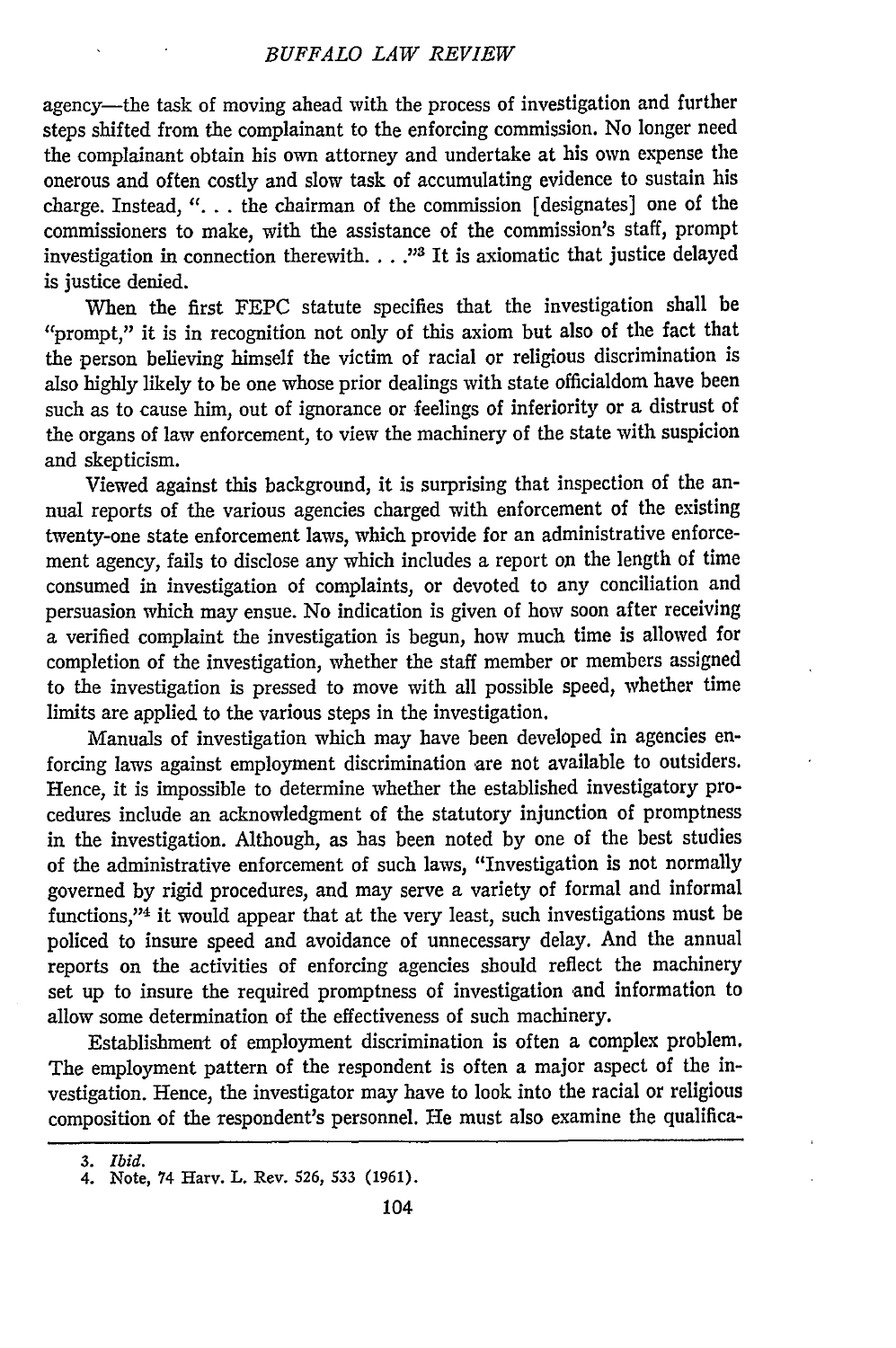#### *ENFORCEMENT OF LAWS*

tions of the complainant as contrasted with those of other applicants for the same position or incumbents of similar positions. This would require him to examine the respondent's records and to meet respondent's employees and other applicants to respondent for employment so he can obtain data on their race, religion or ancestry and on their qualifications. Obviously, the respondent is in a position to impose delay, if he so wishes. Equally obviously, there is no basis in the reports of most commissions to enable a member of the public to evaluate the diligence shown in pressing forward with such an investigation.<sup>5</sup>

#### RELATION OF INVESTIGATION TO CONCILIATION

Section 297 of the New York Law Against Discrimination provides that if the investigating commissioner determines after investigation that probable cause exists for crediting the allegations of the complaint, ". **.** . he shall immediately endeavor to eliminate the unlawful discriminatory practice complained of by conference, conciliation and persuasion." The word "immediately" calls for comment, for it, like the word "prompt," which qualifies the direction to investigate in the preceding portion of this sentence of the statute, reflects the legislative recognition of the need for speed in ending any discrimination found to exist.

Of course, the statutory direction to confer, conciliate and persuade necessarily places the power to impose some delay in the hands of the respondent. Conference, conciliation and persuasion, with their implications of palaver and talk and appeal to reason, bar any possibility of "prompt" or "immediate" progress to a public hearing. This process offers to respondents in complaints of employment discrimination the opportunity to extend unduly processing under the statute. If there is to be conciliation and persuasion, it is absolutely necessary for the agency negotiator to avoid any appearance of arbitrariness or impatience. These attitudes are hardly consistent with the attitude of reasonableness and willingness to negotiate which is an essential prerequisite of successful conciliation.

Other sources of delay may arise at this stage of the handling of the complaint from the fact that the greater resources of the respondent can here be involved. He may bring into the conciliation discussions his legal counsel, his personnel specialists and all the other resources which his economic reserves make available to him. Furthermore, by indicating a willingness to go to public hearings and to resort to court action, if necessary, the respondent may inject an additional element of delay by causing the enforcing agency to lean over backwards to establish a record of reasonableness in conciliation intended to strengthen its hand with possibly unfriendly courts. This might well occur even though the statute provides that what goes on in the process of conciliation may not be disclosed by members of the commission and its staff. 6 While no

*<sup>5.</sup> Id.* at 534. **6.** New York State Law Against Discrimination § **297.**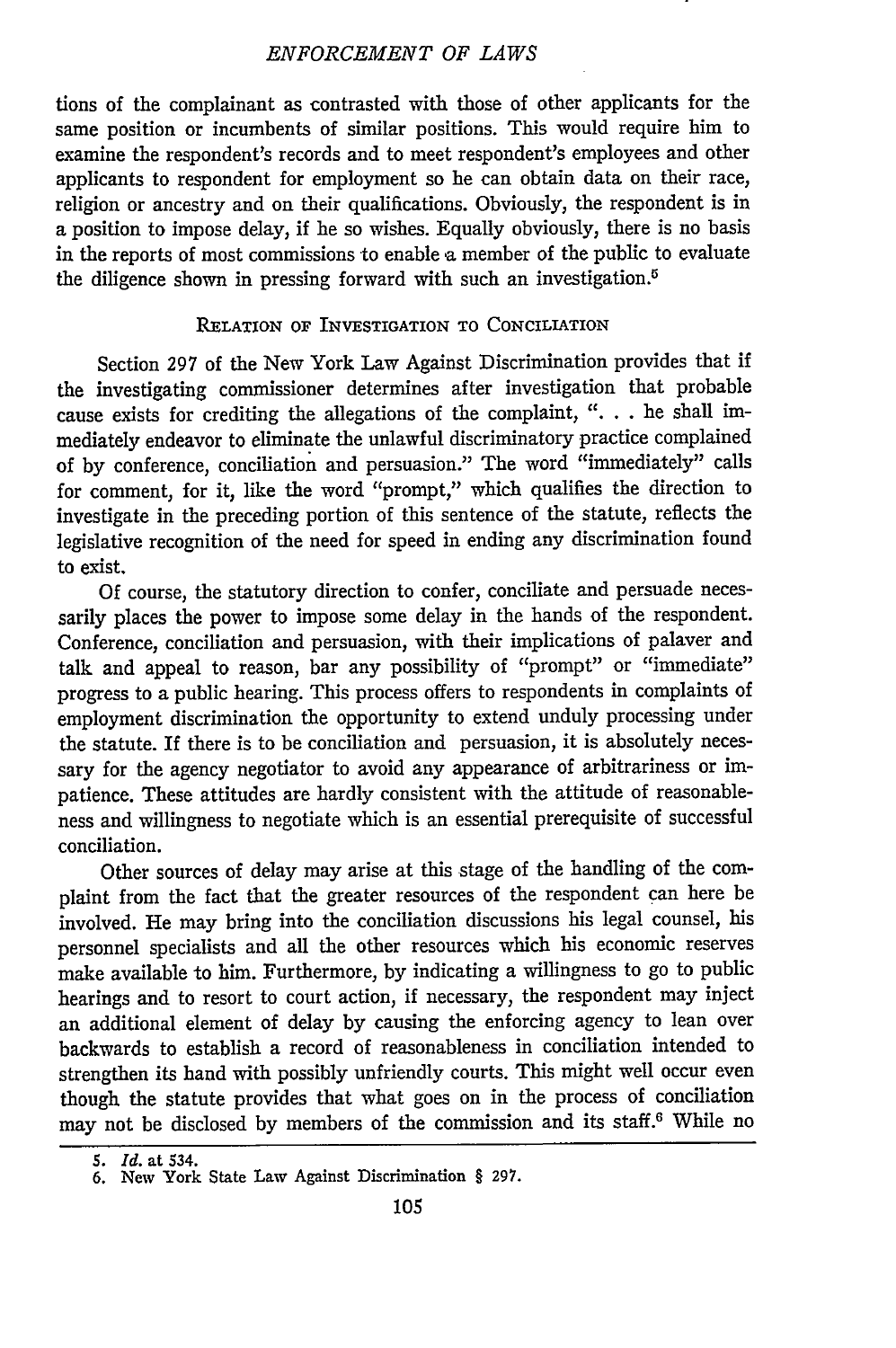disclosure may be made as to what transpired in the course of such endeavors, the time between the date of the complaint and the noticing of the matter for public hearing is easily calculable from the bare dates shown in the administrative record of the case.

The language of most state fair employment practice laws clearly distinguishes between the process of investigation which leads to a determination as to whether probable cause exists to credit the allegations of the complaint, and the ensuing process of conference, conciliation and persuasion called for if there is a finding of probable cause. Yet, there is no indication in the reports of the various enforcing agencies that the investigation does not often, in fact, merge into the efforts of the enforcing agency to resolve the matter by conciliation.

Such a development is hardly unexpected, since what is more normal than for the respondent to ask the investigator as to the reason for his inquiry and, on being told, to protest his innocence and his eagerness to do the right thing, if it be shown that he, the respondent, has erred. But an equally inevitable concomitant of such a development is the merging of the process of investigation and the process of conciliation, the delaying and possible frustration of a finding of probable cause, and the creation of a possibility of substantial delay.

It may well be that the procedures followed by agencies enforcing laws against discrimination in employment are framed to avoid this danger. But since this issue is not discussed in reports of such agencies, and what occurs in the conciliation process must be kept secret by them, it cannot be known whether this potential source of delay is avoided or minimized. It would seem desirable to formally separate the process of investigation aimed at establishing whether probable cause exists to credit the allegations of the complaint from the ensuing process of conciliation. Such a separation would also allow the maintenance of a time check to make it clear even to the most skeptical complainant that his charge of discrimination is receiving the prompt investigation required by statute, whether or not this has resulted in a finding of probable cause, and, finally, whether it is being moved immediately thereafter to conciliation.

Mention has been made of the danger of delay inherent in the process of conference, conciliation and persuasion. While this cannot be wholly avoided, its effect as a source of distrust for members of those racial and religious groups which may be more subject to discrimination than others may be minimized if agency procedures set time limits on this process as well as on the process of investigation. If such limits are set-and, of course, they may be varied where the chairman of the enforcing agency makes a finding that such a variance is proper-the annual reports of the agency should include sections on the time needed for successful handling of complaints, with indications of cases in which the time limits were waived and those in which the handling was even faster than the established limits. In establishing good faith and dedication to those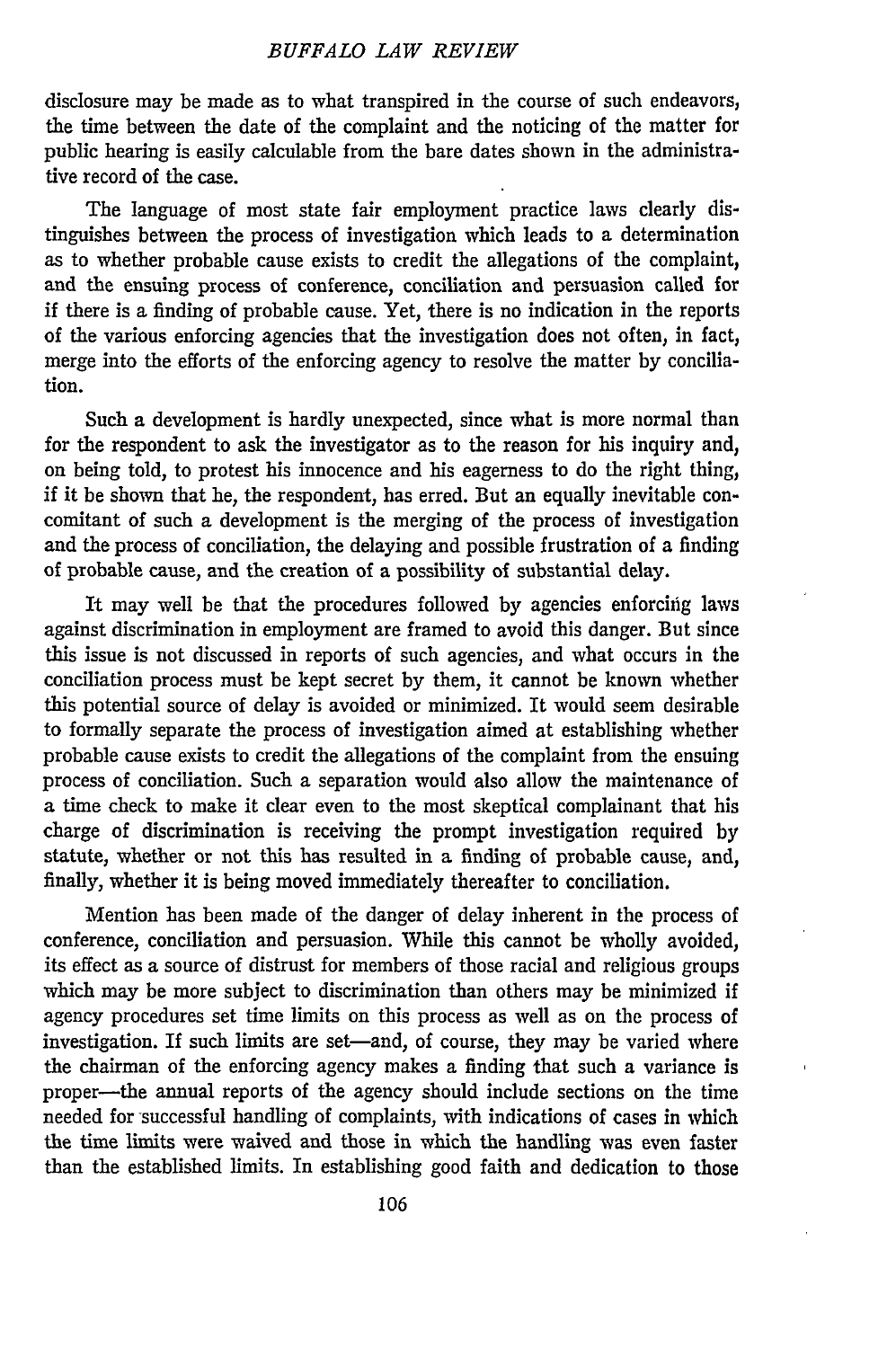whose rights the statute is intended to protect, such time reports would be most helpful.

And that this is important is clear from the unwillingness of members of many civil rights groups to accept the delays in dealing with employment discrimination which are all too often characteristic of agencies enforcing such laws. While such delays are by no means the sole cause of such reluctance, it may safely be assumed that they are a contributing factor to the picketing and chain-ins, which have occurred at many construction sites, aimed at alleged job discrimination in the building trades in a number of FEPC states.

Where sufficient progress is being made in the process of conference, conciliation and persuasion to justify its further extension, it is suggested that the person carrying through the process for the enforcing agency seek to condition such extension on a commitment by the respondent to keep open the job vacancy in question pending the completion of the conciliation and to make up for the complainant any loss in pay he may suffer as a result of the delay. Such requirement would serve to demonstrate to the complainant the zeal and good faith of the enforcing agency in carrying out its responsibility to prevent discrimination in employment. It would make clear to the complainant, and others in like situation, that the enforcing agency is committed to protection of members of his group against employment discrimination, to make his right to equality of employment opportunity a present and immediate right, not a distant goal.

Finally, it is suggested that consideration be given to amending the statute to make it follow more completely the pattern established by the Wagner Act. The enforcing agency should be allowed to seek court enforcement of its cease and desist orders issued after hearing, not in the trial courts of its state but rather in the appellate courts thereof, with the appellate court's review of the findings of fact being limited to determining whether such findings are based on evidence. Similarly, if a respondent resorts to the courts to estop the enforcing agency from proceeding with a complaint against it, such action should be removable to the appellate courts, if the suit is brought after hearing.<sup>7</sup>

What is essential is that the enforcing agency adopt a philosophy consistent with the major role assigned to it by the statute it is enforcing. Such statutes are enacted under the police power of the state. Many of the statutes specifically provide that they are to be interpreted liberally to effectuate thier purpose, which is to eliminate discrimination in employment based on race or creed.<sup>8</sup> They are remedial statutes enacted to meet a danger to the public peace and welfare found to exist by the legislature. Hence, even though the enforcing agency may be given quasi-judicial powers in connection with its authority to hold hearings and its responsibility to determine if probable cause exists to credit the allegations of the complaint, it does not follow that the agency should

<sup>7.</sup> N.Y. Civ. Prac. Law & Rules § 7804.

<sup>8.</sup> See for example New York State Law Against Discrimination §§ 290, 300.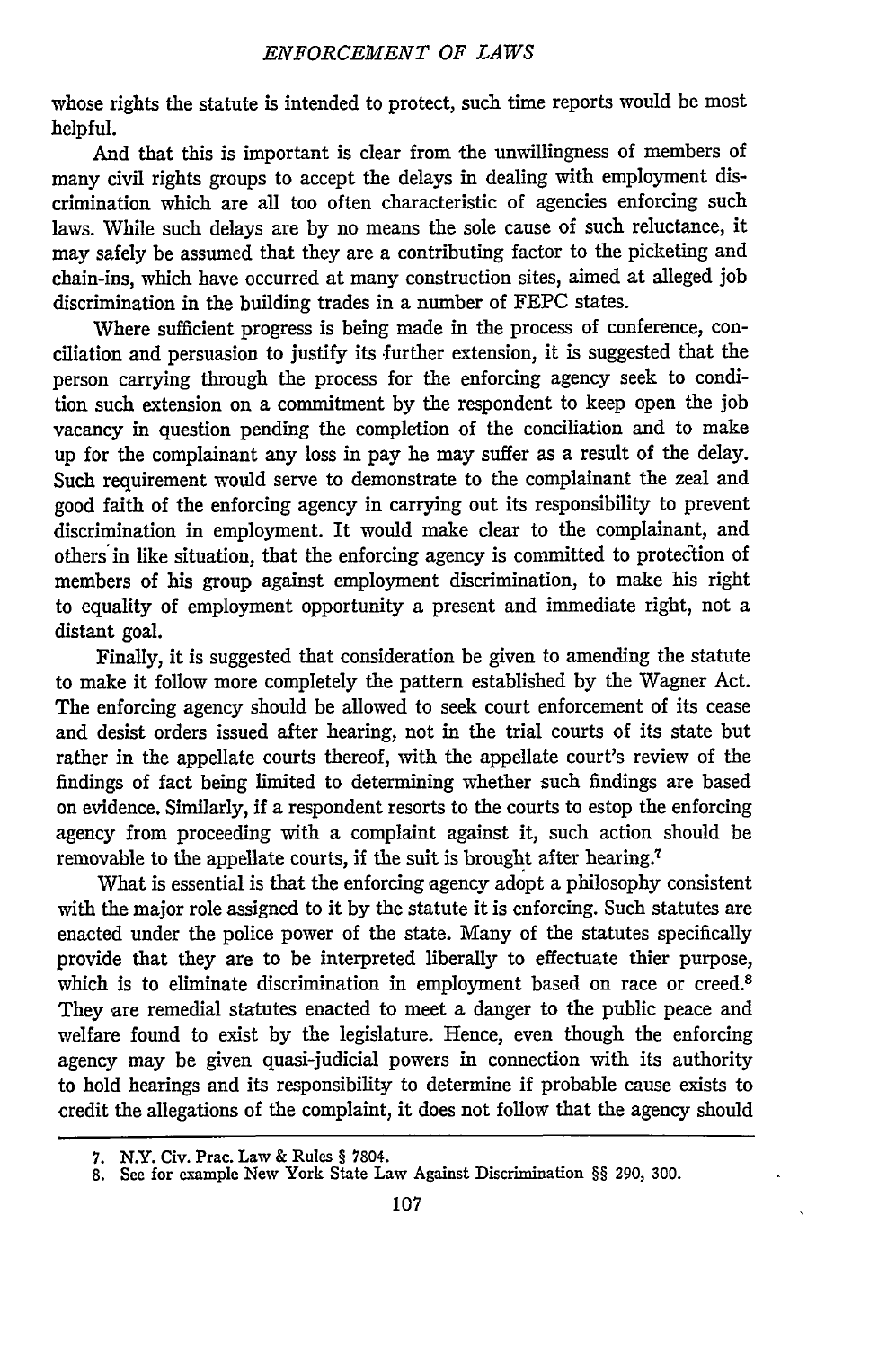conduct itself like a court of law seeking merely to adjudicate disputes between complainants and respondents. Rather, the enforcing agency should, it is submitted, regard itself as a means set up by the state to combat discrimination whenever and wherever it has reason to believe it exists and is amenable to its powers.

Thus, where there are rumors that in a certain area of employment a policy exists of excluding members of one racial group, the enforcing agency should look into the matter on its own, informally if necessary. If it finds reason to believe that the rumors are well based, it should seek to invoke whatever power the state may have to bring the matter to public light in order to remedy the situation. For example, in New York, where the statute requires a verified complaint as a basis for a formal investigation, such problems might well have brought into use paragraph 9 of Section 63 of the Executive law which authorizes the state's enforcing commission to request the Attorney General to bring any civil action necessary for effective enforcement of the state's laws against discrimination. The State Commission For Human Rights is to be commended for its recent ruling against the Sheet Metal Workers Union in such a situation, but one might wonder why it took so many years for it to move into the matter when the pattern of exclusion was one well known to anyone acquainted with the employment pattern in this field.

#### INSURING COMPLIANCE

Examination of the statistics contained in the reports of the various agencies enforcing laws against discrimination shows that very nearly all of the cases which involve findings of probable cause are ultimately settled by means of conciliation agreements. As has been indicated, the process of conciliation is required by statute to be shrouded in secrecy. Of course, the conciliation agreement itself need not be kept secret though, possibly in an excess of zeal, some agencies enforcing laws against discrimination in employment maintained a policy of secrecy with respect to conciliation agreements for a while. It is suggested that any consent order entered into through conciliation proceedings should be made a matter of public record.

Many of the statutes give the investigating commissioner free rein in seeking to adjust a complaint by conciliation. Of course, if the commissioner views his job as being primarily one of eliminating discrimination and only secondly one involving exercise of quasi-judicial powers, he will insist on conciliation agreements which advance the goal of the law, the elimination of discrimination in employment. On the other hand, it is understandable that the investigating commissioner, when entering into the process of conciliation, may well seek to achieve the speediest possible compromise by splitting the case down the middle. This may result in the denial to the victim of discrimination of complete redress of his grievances. It is suggested that every conciliation agreement, before being finally accepted and approved by the commissioner, should be submitted to an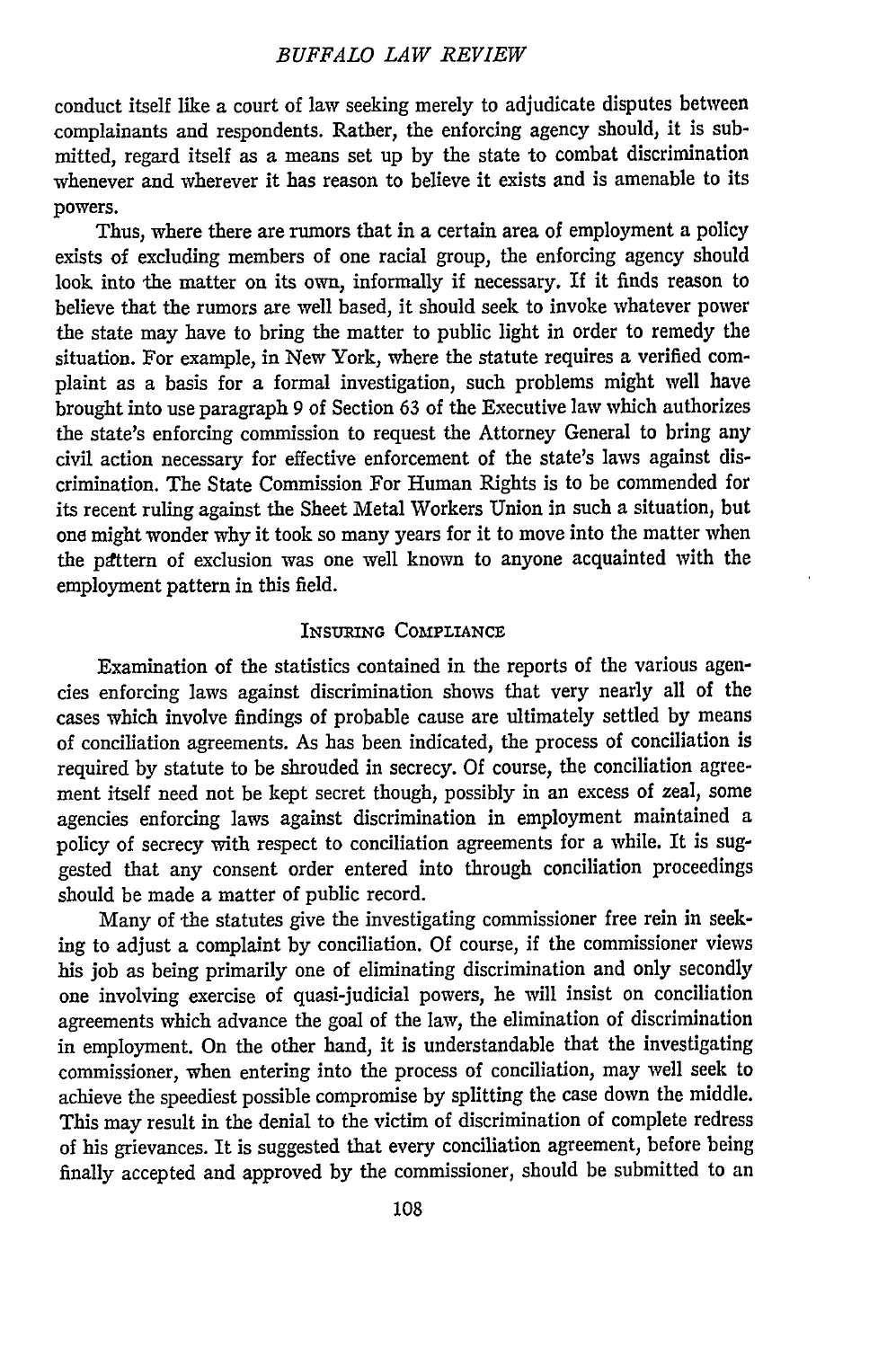automatic review by the entire commission. In other words, every enforcing agency should set up a procedure for auditing proposed conciliation agreements to make sure that the agreement does the maximum job for advancing the goal of the law, the elimination of discrimination in employment.

Within the past few years, some enforcing agencies have sought to embody in conciliation agreements consent orders under which the respondent not only agrees to take such action as is necessary to implement the law, but also consents to the issuance of a court order against him if he should fail to carry out his responsibilities under the conciliation agreement. It is suggested that this means of proceeding be expanded **by** administrative means and, where necessary, by statutory means.

A number of the agencies enforcing such laws include in most conciliation agreements a provision calling for reinspection of the respondent's working staff and hiring practices at specified periods after the completion of the conciliation agreement. It is suggested that one aspect of such reinspection should be an examination of the sources and techniques of staff recruitment employed **by** the respondent. This would insure that respondents could not adversely affect a proposed pattern of nondiscriminatory hiring **by** stressing sources of recruitment which are in themselves selective in terms of race or religion. Where such reinspections leave the commission in doubt as to whether the conciliation agreement is being implemented with the best possible speed, the commission might well refer the question of this implementation to the Attorney General so that the resources of his office can be brought to bear on the complex fact problem involved.

In such reinspections, the enforcing agency might properly undertake, through its research division, to make an independent survey of the respondent's working staff if the respondent is an employer, of its employment seeking clients if the respondent is an employment agency, or of its membership if the respondent is a union, in order to determine whether the groups examined are reflecting in terms of their racial or religious composition progress in manifesting a pattern of nondiscrimination. Such research surveys might also look into the matter of promotions within a respondent-employer's working staff. Naturally, the data on race or creed accumulated **by** the enforcing agency's research division would be obtained on the basis of a promise of confidence and would under no circumstances be made available to the respondent in such terms as to enable him to identify particular employees in terms of their race or creed.

The enforcing agency should also establish a policy of speedy publicity in cases where it finds that respondents have breached conciliation agreements. In addition, they should establish procedures under which, where such breaches are found to have occurred, the enforcing agency should be able to revive the original complaint and proceed with the greatest possible speed to public hearings on it. In this connection, the enforcing agency should explore means of setting'up close lines of contact with minority group agencies concerned with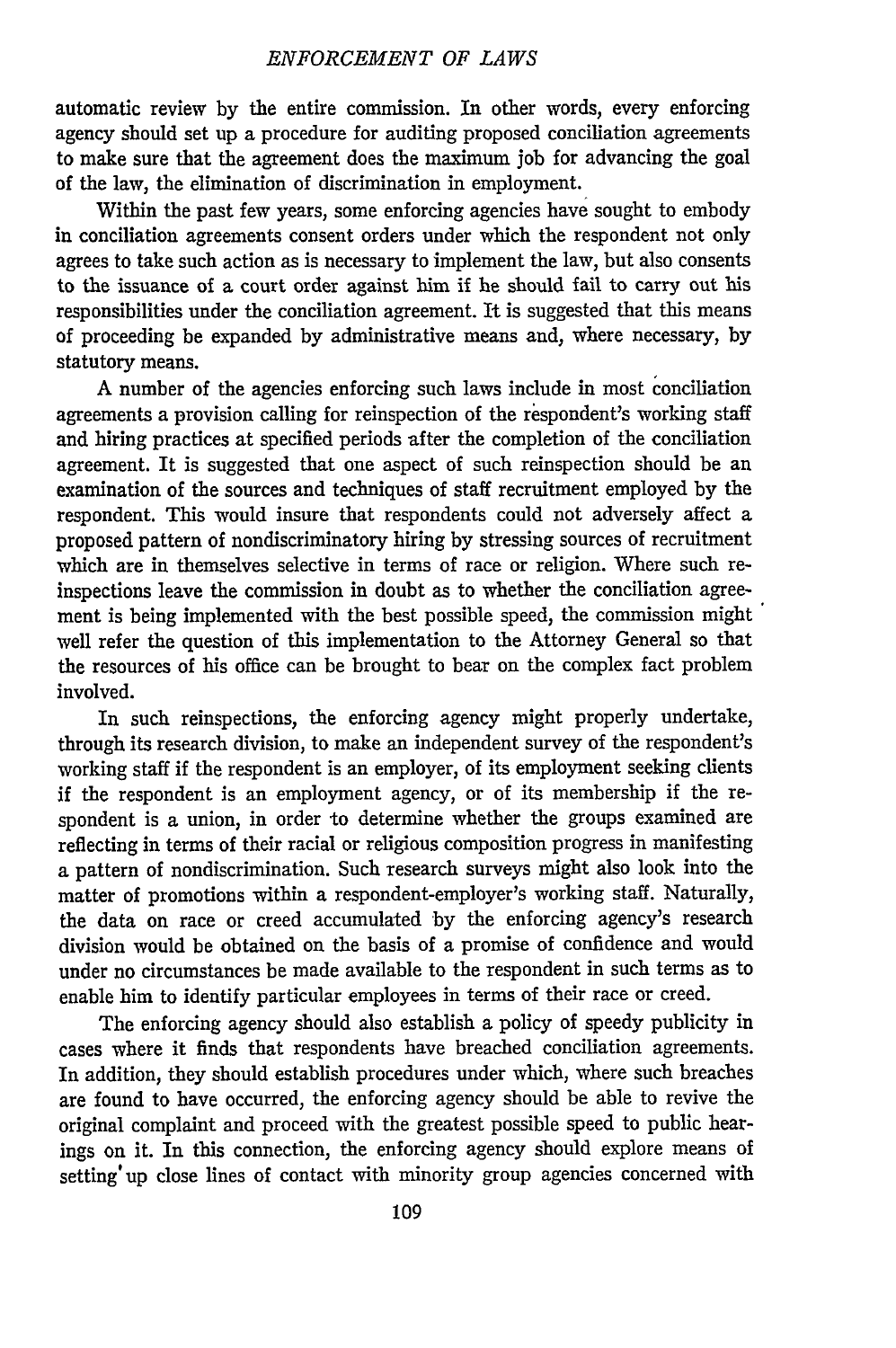problems of equality of opportunity. Through these contacts, it should call to the attention of such agencies the breach of previous conciliation agreements and the fact that certain respondents, under such a conciliation agreement, are now more likely to welcome applicants from the minority groups which might formerly have been the objects of discriminatory treatment.

Finally, in this regard, it is suggested that the enforcing agencies adopt a policy of allowing only one conciliation to a respondent. Where, if a conciliation agreement has been reached and supposedly implemented, the enforcing agency receives a complaint on which it finds probable cause, it should then advise the respondent that unless he immediately settles the complaint satisfactorily to the enforcing agency, or produces strong proof to rebut the finding of probable cause, it will notice the case for public hearing and bypass the conciliation process as demonstratively an unnecessary waste of time.

#### PossIBLE ADDITIONAL **SANCTIONS**

It has been noted above that the technique of enforcement by exercise of the contempt power of the courts is generally a most effective technique. The threat of imprisonment to a respondent, even brief imprisonment, serves to make most people eager to comply with orders enforceable by the courts. Unfortunately, however, this ultimate power of enforcement by court order, violation of which is punishable by exercise of the contempt power, cannot be invoked until far too many hurdles have been crossed and far too much time has passed. Furthermore, the enforcing agency charged with administration of laws against discrimination in employment has often tended to avoid resorting to the courts for fear that courts will react with hostility to new-fangled administrative agencies whose quasi-judicial activities necessarily diminish the court's jurisdiction. Hence, enforcing agencies have generally shown an unwillingness to proceed with cases where the preponderance of truth was not so strong as to greatly minimize the likelihood of court reversal.

In the early days of FEPC laws, this attitude may well have served a purpose. It may have tended to make otherwise reluctant courts more willing to exercise their powers to enforce cease and desist orders aimed at employment discrimination. Those enforcing agencies which have had to resort to the courts or which have been brought into the courts by respondents have maintained an excellent record. The proportion of victories is overwhelming. It is submitted that most courts in states with laws against discrimination in employment are long past the attitude of distrusting administrative agencies charged with combating discrimination in employment.

It is not surprising that Mr. Justice Hofstadter of the New York Supreme Court, in *Backrach v. 1001 Tenants Corporation,* 245 N.Y.S.2d **912** (1963), has said, "Public policy in this direction has continued to date as is evidenced by the recent report of the New York County Lawyers Association Civil Rights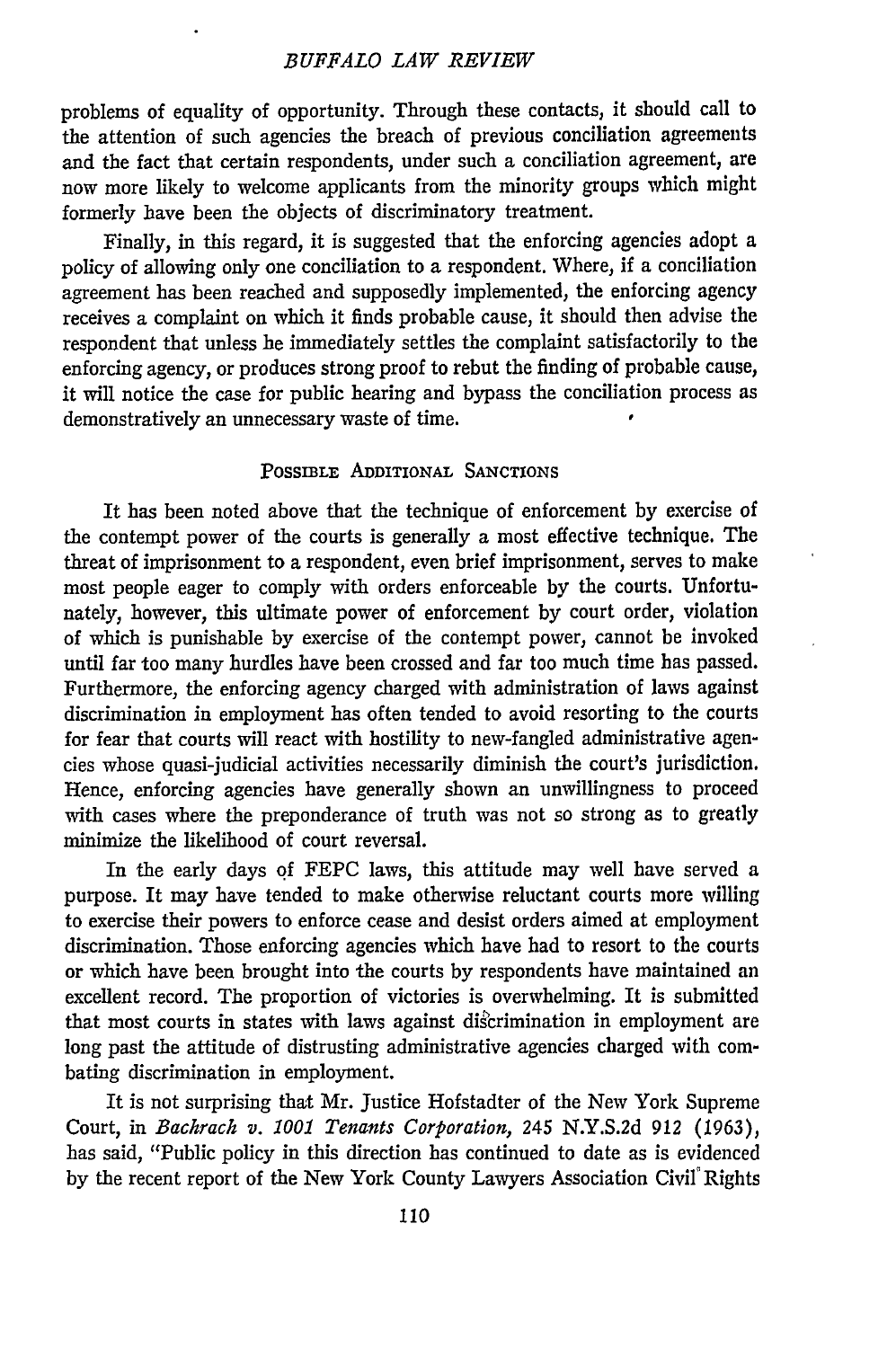Committee which called for 'a shift in emphasis from persuasion and conciliation to vigorous law enforcement.'"

Mention has been made of the fact that the technique of enforcing by administrative agencies in discrimination complaints was developed -because of severe defects in the techniques of enforcement by penal provisions or by private civil suits. The defects of use of the ordinary procedures of criminal law enforcement still make it unwise to authorize penal sanctions, except in the limited cases where a person interferes wilfully with the employees of the enforcement agency carrying out their duty, or deliberately and wilfully prevents the carrying out of a conciliation agreement or a cease and desist order. An example of such limited use of penal sanctions appears in Section 299 of the New York State Law Against Discrimination.

Mention has also been made of the difficulties normally faced in using the device of enforcement by civil suit. However, since the climate of public opinion has changed substantially with respect to such laws and since there has been an increasing general concern with the existence of racial or religious discrimination in such fundamentally important fields of community life as employment, it may well be that juries faced with civil suits in such issues would be less reluctant to find for the complainant. Furthermore, it may well be that complainants in such matters, because of a possible distrust of the dedication of the enforcing agency, might prefer to seek redress in the courts by means of their own civil suit. Such procedures should certainly be allowed and, if the statute bars such alternative remedies, the statute should be amended.

Another reason for permitting such an election of remedies is that it may well be that complainants in some instances may have sufficient financial and legal resources to make them prefer to deal with the respondent in the neutral forum of the courts. After all, as has been pointed out above, state laws against discrimination in employment setting up administrative agencies were enacted on the assumption that most victims of employment discrimination are not able to deal on a basis of equality with those responsible for such discrimination. If, in fact, they are so able, there is no reason why they should not be allowed to elect to handle the case themselves with their own counsel in the courts as a neutral forum.

#### THE **SANCTION** OF PUBLICITY

Throughout the discussion of the development of statutes against discrimination in employment, notice has been taken of the fact that publicity with respect to complaints of such discrimination might well entail substantial dangers. Premature publicity based on a complaint which is founded on probable cause might severely damage the innocent respondent. The result might be rumors of hostility toward the group of which the claimed victim is a member, and this, in turn, might result in baseless boycotts. Furthermore, the complainant in such matters is often a victim. First, he may become in the eyes of members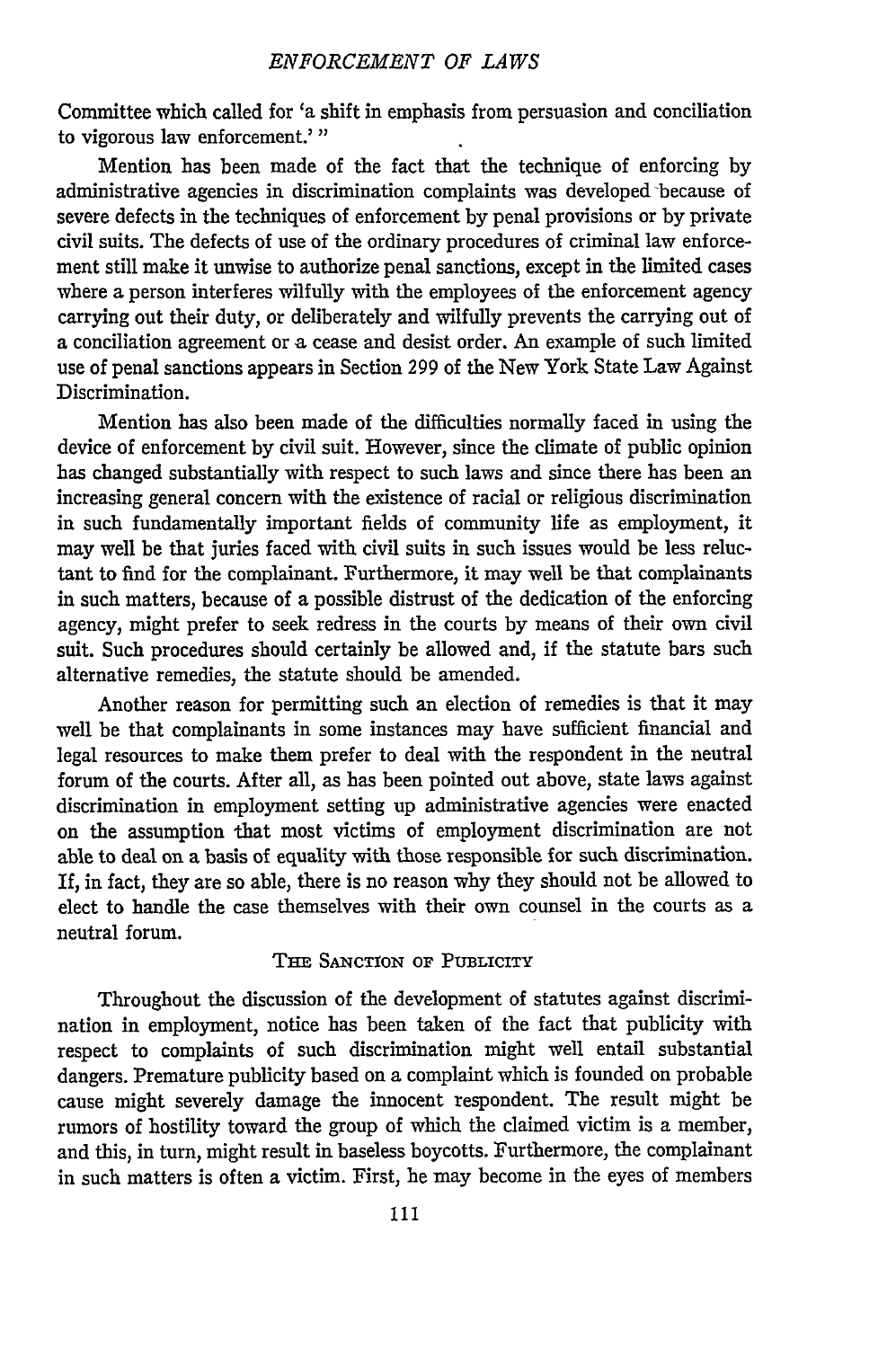of the public a troublemaker and someone who has been branded as undesirable and, therefore, subjected to discrimination. Secondly, other employers may be unwilling to hire him because he has acquired a reputation as a troublemaker. Finally, premature publicity might well tend to harden the position of the respondent and make him less amenable to speedy adjustment of the complaint by conciliation. It was some of these considerations which may have impelled the legislature to impose a gag on the enforcing agency with respect to what occurs in the conciliation process. At the same time, the limitations of publicity have made more difficult the job of the enforcing agency because it imposed clogs on the agency program of educating the general public to the existence of a statutory right against discrimination in employment. Of course, here in New York, as long ago as 1951, the enforcing agency has followed a policy of releasing selected conciliation agreements without first obtaining the consent of the respondent.<sup>9</sup>

It is suggested that an important aid in implementing the findings of the enforcing agency and its decisions would be a substantial expansion in its efforts to obtain publicity for its reported successes. Furthermore, the agency should develop a pattern of making awards for cooperation to employers, unions and employment agencies which demonstrate their dedication to the principles of the laws against discrimination in employment.

The terms of conciliation agreements should be made public. Such a practice will serve to demonstrate to respondents that their fears of adverse repercussions are baseless. Furthermore, it would serve to prevent rumors of discriminatory policies from circulating among the groups which are generally the victims of employment discrimination and thus would serve to prevent improper boycott developments.

Such publicity would make known to the public the existence of a statutory right to be free from discrimination in employment. It would encourage members of minorities which have in the past been the subjects of discrimination to make application to employers who, by conciliation agreements, have demonstrated their desire to comply with the ban on employment discrimination. Such publicity would also alert the recruitment sources of respondents to the fact that their major client is committed to fair employment practices.

Consideration should also be given to giving publicity to complaints where the investigating commissioner has found probable cause to credit the allegations of the complaints. Such publicity might well prove helpful in speeding up the process of conciliation. Furthermore, there is nothing in existing statutes which bars such publicity since the imposition of a secrecy requirement is applicable only to endeavors to eliminate the unlawful discriminatory practice complained of by conference, conciliation and persuasion. Such early publicity on the filing of complaints would also serve to demonstrate to the skeptics

<sup>9.</sup> Spitz, Patterns of Conciliation under the New York State Law Against Discrimi*nation,* **125** N.Y.L.J. 1246 (April **6, 1951).**